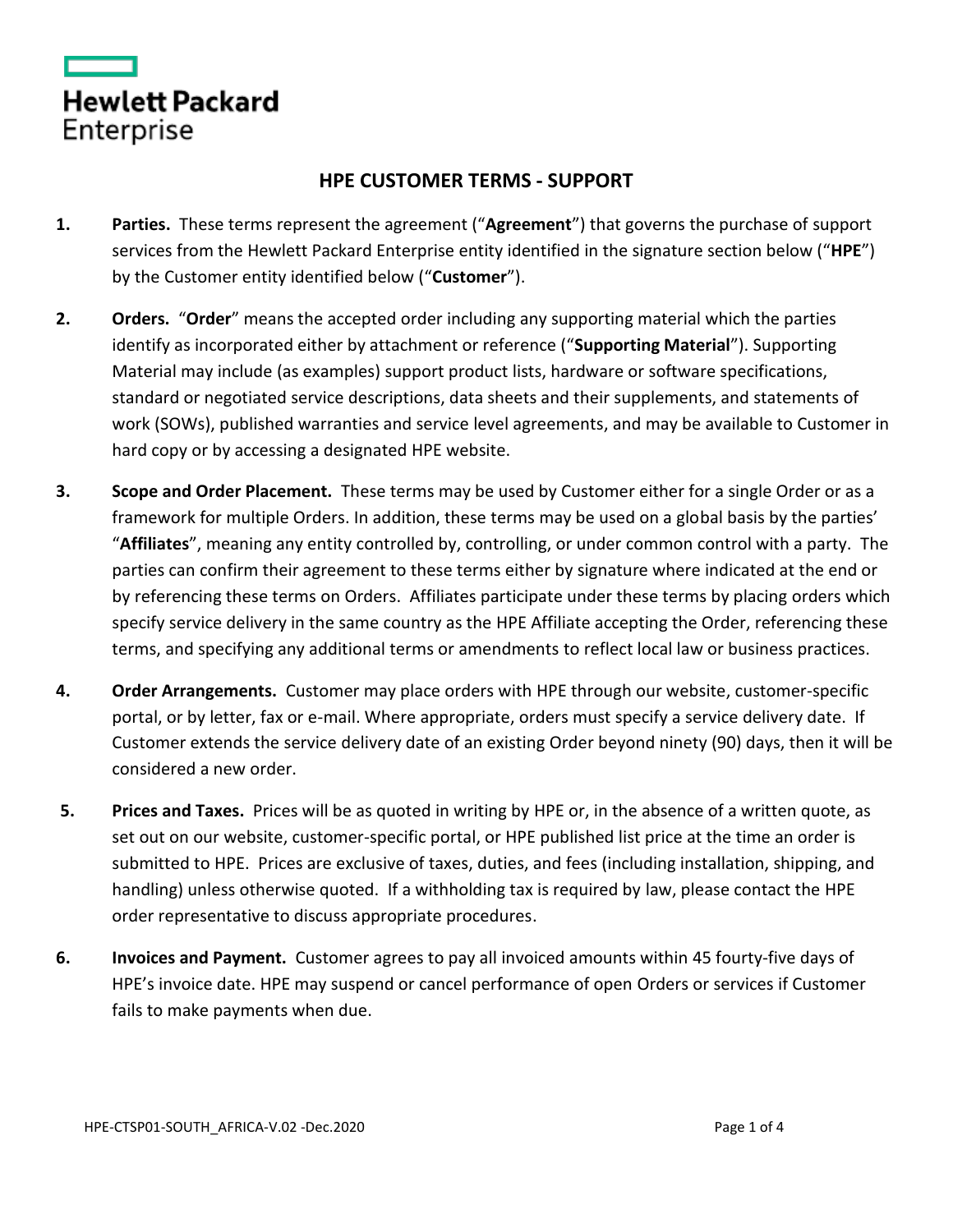

- **7. Support Services.** HPE's support services will be described in the applicable Supporting Material , which will cover the description of HPE's offering, eligibility requirements, service limitations and Customer responsibilities, as well as the Customer systems supported.
- **8. Eligibility.** HPE's service, support and warranty commitments do not cover claims resulting from:
	- 1. improper use, site preparation, or site or environmental conditions or other non-compliance with applicable Supporting Material;
	- 2. Modifications or improper system maintenance or calibration not performed by HPE or authorized by HPE;
	- 3. failure or functional limitations of any non-HPE software or product impacting systems receiving HPE support or service;
	- 4. malware (e.g. virus, worm etc.) not introduced by HPE; or
	- 5. abuse, negligence, accident, fire or water damage, electrical disturbances, transportation by Customer, or other causes beyond HPE's control.
- **9. Dependencies.** HPE's ability to deliver services will depend on Customer's reasonable and timely cooperation and the accuracy and completeness of any information from Customer needed to deliver the services.
- **10. Change Orders.** We each agree to appoint a project representative to serve as the principal point of contact in managing the delivery of services and in dealing with issues that may arise. Requests to change the scope of services or deliverables will require a change order signed by both parties.
- **11. Services Performance**. Services are performed using generally recognized commercial practices and standards. Customer agrees to provide prompt notice of any such service concerns and HPE will reperform any service that fails to meet this standard.
- **12. Intellectual Property Rights.** No transfer of ownership of any intellectual property will occur under this Agreement. Customer grants HPE a non-exclusive, worldwide, royalty-free right and license to any intellectual property that is necessary for HPE and its designees to perform the ordered services.
- **13. Intellectual Property Rights Infringement.** HPE will defend and/or settle any claims against Customer that allege that an HPE-branded product or service as supplied under this Agreement infringes the intellectual property rights of a third party. HPE will rely on Customer's prompt notification of the claim and cooperation with our defense. HPE may modify the product or service so as to be noninfringing and materially equivalent, or we may procure a license. If these options are not available, we will refund to Customer the amount paid for the affected product in the first year or the depreciated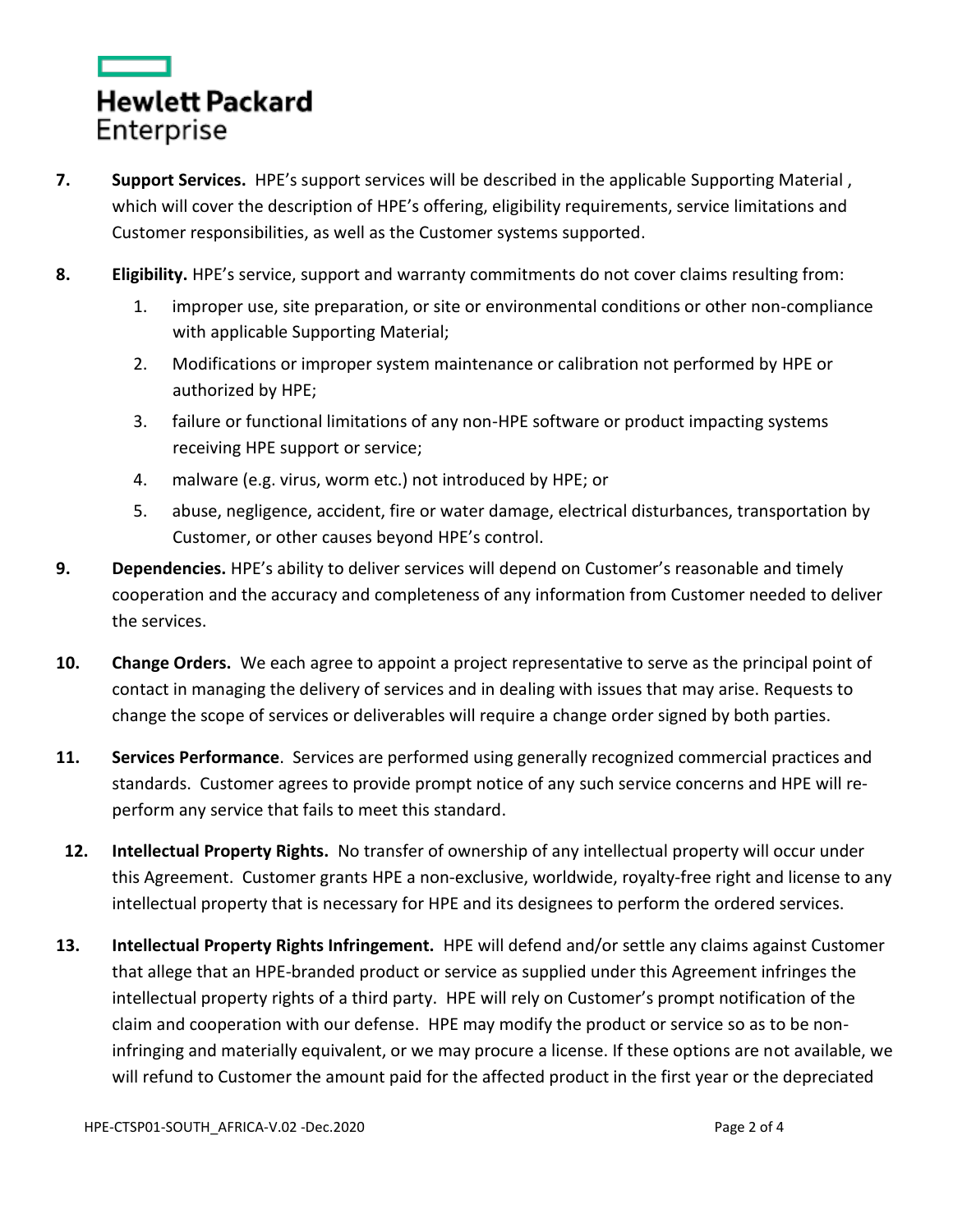

value thereafter or, for support services, the balance of any pre-paid amount or, for professional services, the amount paid. HPE is not responsible for claims resulting from any unauthorized use of the products or services.

- **14. Confidentiality.** Information exchanged under this Agreement will be treated as confidential if identified as such at disclosure or if the circumstances of disclosure would reasonably indicate such treatment. Confidential information may only be used for the purpose of fulfilling obligations or exercising rights under this Agreement, and shared with employees, agents or contractors with a need to know such information to support that purpose. Confidential information will be protected using a reasonable degree of care to prevent unauthorized use or disclosure for 3 years from the date of receipt or (if longer) for such period as the information remains confidential. These obligations do not cover information that: i) was known or becomes known to the receiving party without obligation of confidentiality; ii) is independently developed by the receiving party; or iii) where disclosure is required by law or a governmental agency.
- **15. Personal Information.** Each party shall comply with their respective obligations under applicable data protection legislation.HPE does not intend to have access to personally identifiable information ("**PII**") of Customer in providing services. To the extent HPE has access to Customer PII stored on a system or device of Customer, such access will likely be incidental and Customer will remain the data controller of Customer PII at all times. HPE will use any PII to which it has access strictly for purposes of delivering the services ordered.
- **16. Global Trade compliance.** Services provided under these terms are for Customer's internal use and not for further commercialization. HPE may suspend its performance under this Agreement to the extent required by laws applicable to either party.
- **17. Limitation of Liability**. HPE's liability to Customer under this Agreement is limited to the greater of the equivalent of US \$1,000,000 or the amount payable by Customer to HPE for the relevant Order. Neither Customer nor HPE will be liable for lost revenues or profits, downtime costs, loss or damage to data or indirect, special or consequential costs or damages. This provision does not limit either party's liability for: unauthorized use of intellectual property, death or bodily injury caused by their negligence; acts of fraud; wilful repudiation of the Agreement; nor any liability which may not be excluded or limited by applicable law.
- **18. Disputes.** If Customer is dissatisfied with any services purchased under these terms and disagrees with HPE's proposed resolution, we both agree to promptly escalate the issue to a Vice President (or